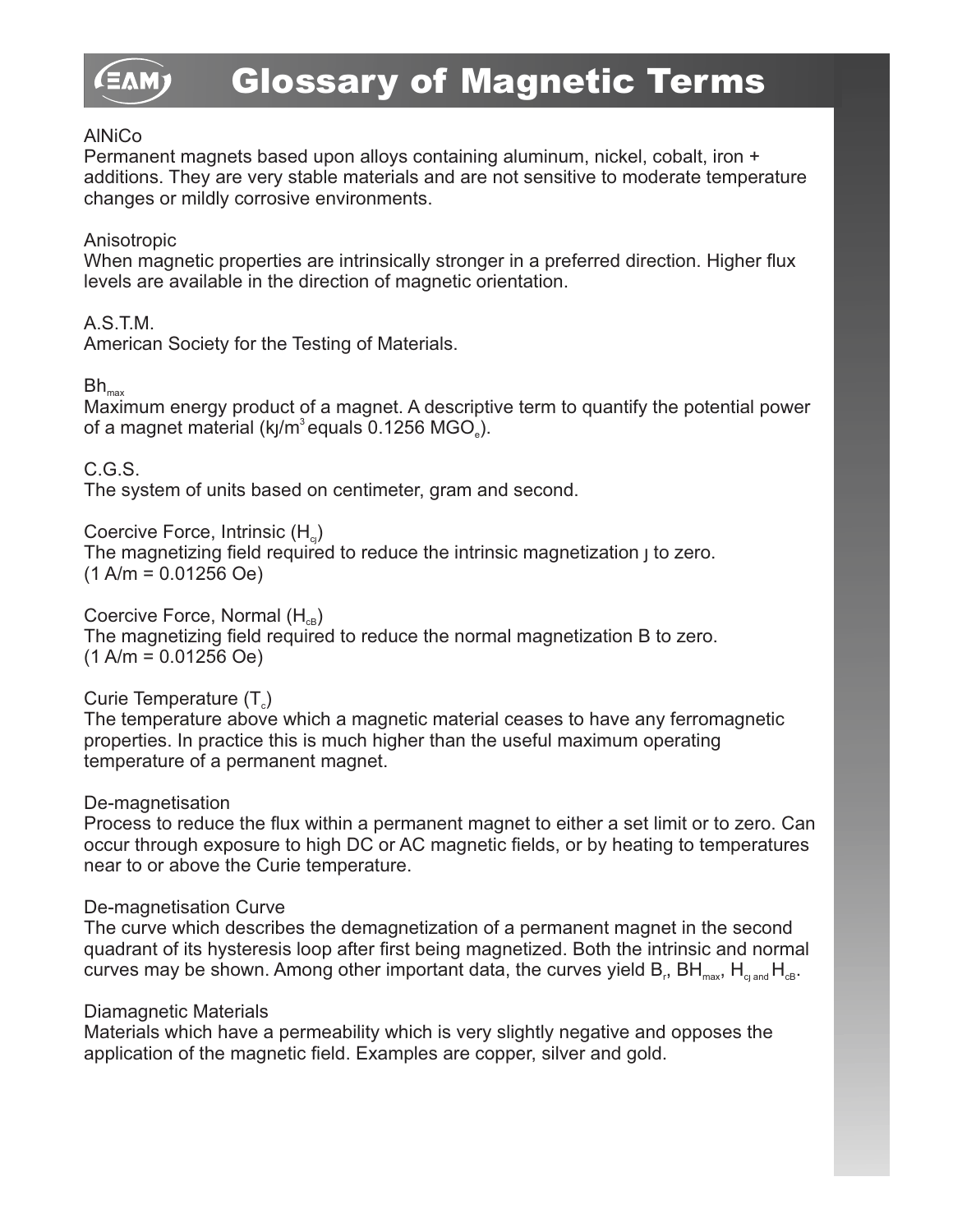# **EAM) Magnetic Theory & Applications**

### Dimensional Ratio

The ratio of the mean length of the magnet to its diameter. For a magnet in an open circuit the dimensional ratio can be related to the B/H ratio.

Electro-Motive Force (e.m.f.)

The term used to describe the quantity of work per unit charge which is quantified as the volt (V).

### Ferrimagnetic Materials

An important class of magnetic materials. They behave like feral magnets in that they display high permeability and hysteresis. Typically they have lower saturation magnetization and are produced in the form of magnetic oxides.

### Ferrite Material

Ferrite magnets are ferrimagnetic and may be either "hard" (permanent) or "soft". In the case of permanent magnets they are based on a mixture of barium, strontium and iron oxide. They can be produced using a sintering or plastic bonding process. They may be isotropic or anisotropic

### Ferromagnetic Materials

These are the only materials which have a high spontaneous magnetization. This is due to a special combination of electron spins and separation of atoms. The permeability may be more than 1 million times that of the dire and paramagnetic materials. Iron, nickel and cobalt other well-known metals which have high permeability at room temperature. Some of the rare earth (lanthanide) metals are ferromagnetic - but only at low temperatures. An important sub-class of ferromagnets are the ferrimagnets. These are materials which show ferromagnetic type behavior but are typified by having lower saturation.

### Fluxmeter

An instrument for measuring the total magnetic flux produced in a specific area. Most often a heavily damped electronic voltage integrator.

Gauss

The C.G.S. unit of magnetic flux density.

### **Gaussmeter**

An instrument for measuring instantaneous values of magnetic flux density at a point in space. They usually incorporate all affect probes.

Henry (H)

The S. I. unit of mutual inductance derived from Weber per ampere (Wb/A).

### Hysteresis Loop

A closed curve which describes the relationship between magnetic flux density B and magnetizing field H for a ferromagnetic material. The area contained within the loop is related to specific energy and is an important magnetic parameter.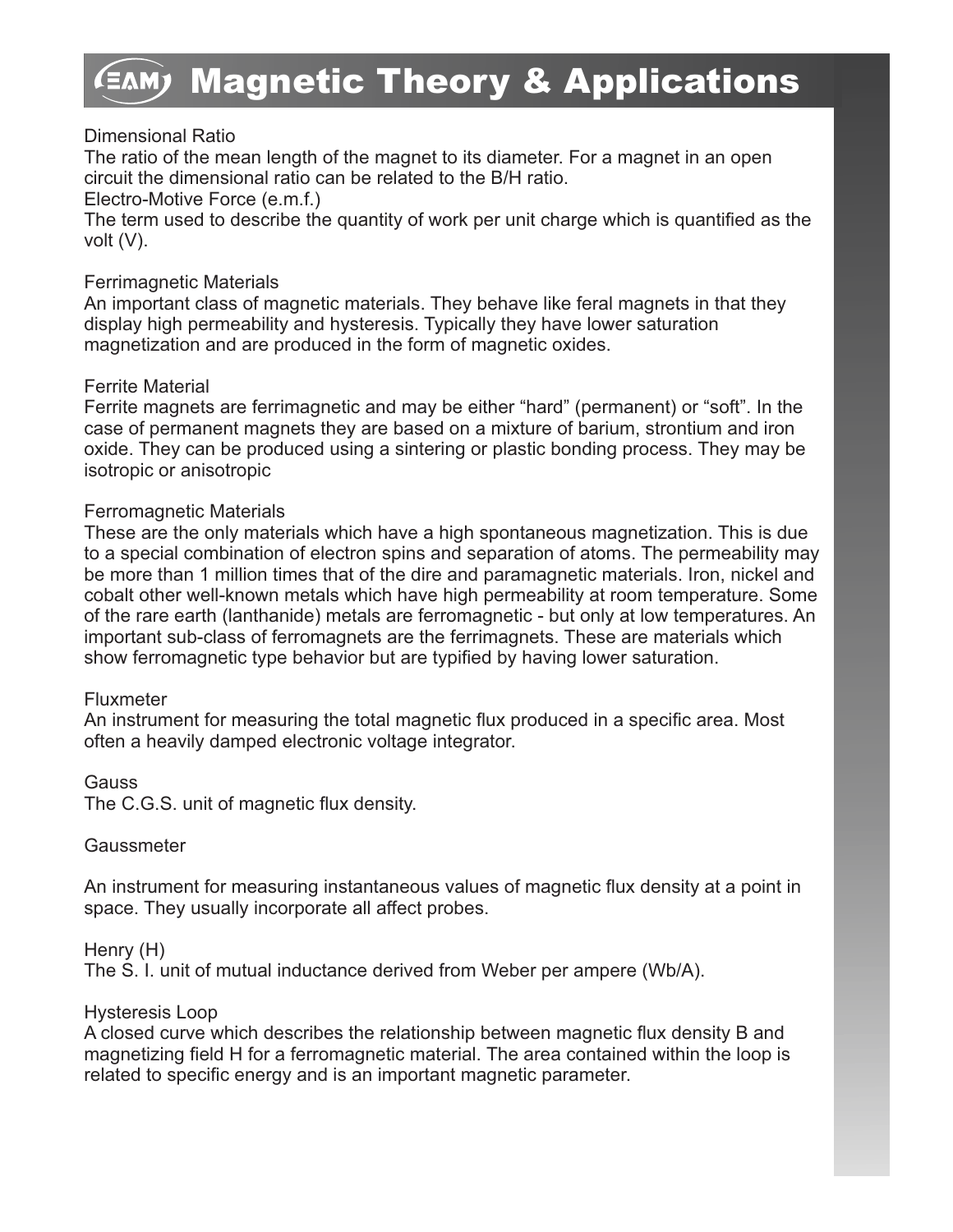

### I.E.C.

International Electrotechnical Commission. A body which creates world standards for magnetic materials and test methods.

### Irreversible Losses

The loss in the flux density when a magnet is partially the magnetized by being at a temperature and operating point to severe to sustain linear behavior. Re-magnetization is the only way to recover these losses.

### **Isotropic**

A non-oriented magnetic material which has similar physical and magnetic properties in all directions.

### Leakage Factor

Accounts for the flux leakage from the magnetic circuit. Is the ratio between the maximum magnetic flux in the circuit and the average useful flux in the air gap and is usually a value between 2 and 20.

Leakage Flux

The flux whose path is outside the intended magnetic circuit.

Load Line

A line drawn from the origin of a hysteresis loop to the operating point of a magnetized magnet or system. In dynamic magnetic circuits this is a variable.

### Magnetic field strength (H)

The m.m.f. per unit length. The S. I. unit of magnetic strength is the ampere per meter  $(A/m)$ .

Magnetic flux (Φ)

The S. I. unit of magnetic flux is the weber. (1 weber = 108 maxwell (C.G.S.)). Is the amount of magnetic flux which when reduced steadily to zero in one second produces an e.m.f. of 1 volt in a one turn coil.

Magnetic Flux Density (B) The magnetic flux passing through a unit area. (Unit: tesla = weber/m<sup>2</sup>).

Magnetic Induction (see Magnetic Flux Density)

Magnetic Materials

All materials are by definition "magnetic" and they are classified by their response to the application of a magnetic field (*permeability* or *susceptibility*). Essentially, the permeability or susceptibility depends upon the electron spin around the nuclei of atoms and their inter-atomic separation.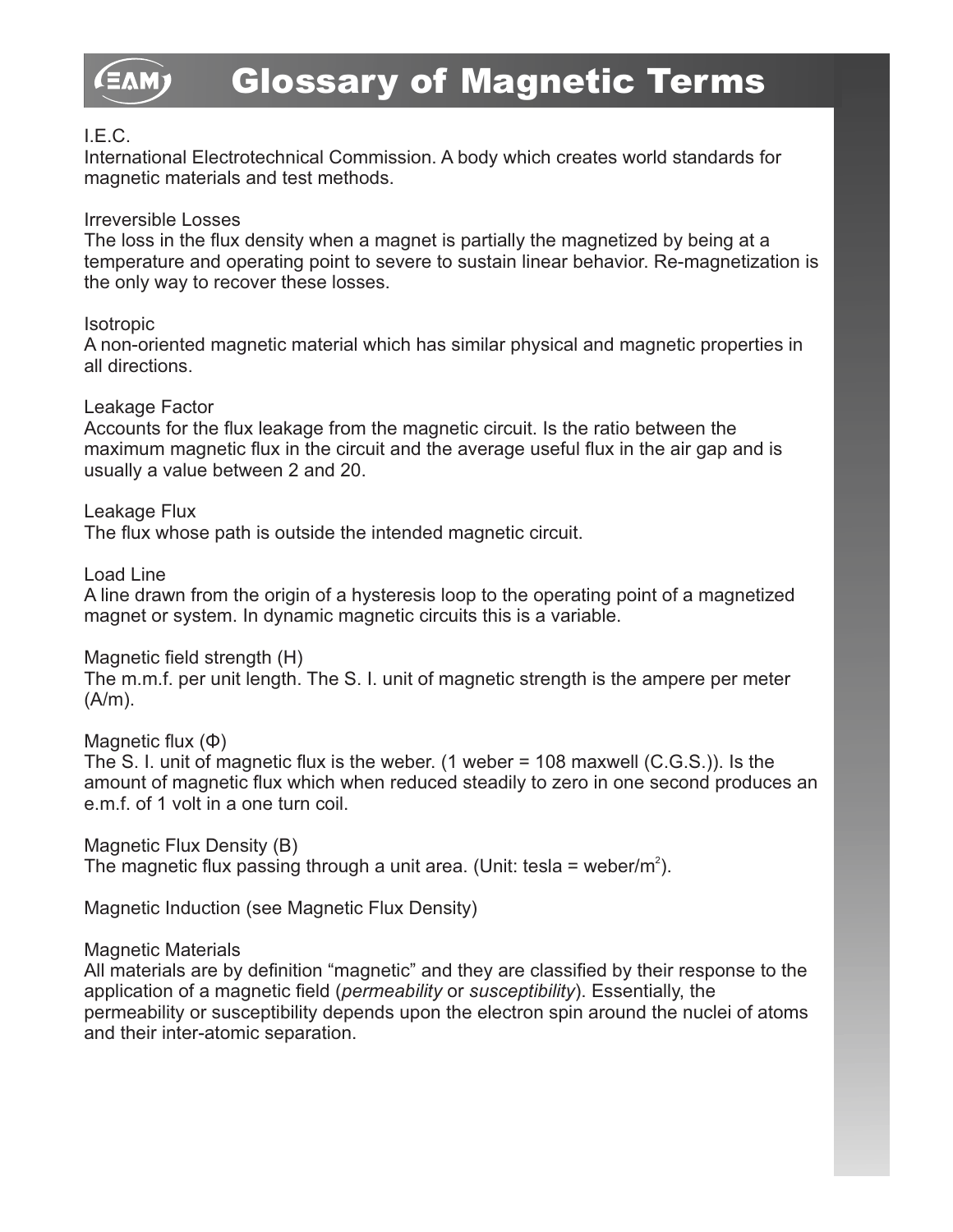### Magnetic Materials in Industry

Depending upon which ally or processing route is followed, ferromagnetic materials can be produced as permanent magnets or soft magnetic materials. For example alloys of iron, aluminum, cobalt and nickel are the basis for the "AlNiCo" family of permanent magnets and alloys based upon iron and the rare earth metal, neodymium, are the basis of the so-called "NdFeB" magnets. Alloys of iron with nickel, silicon, cobalt or chromium form the basis for the world-wide soft magnets industry for applications which require properties beyond those of iron or low carbon steels.

For the ferrimagnetic class of magnets, examples are barium and strontium ferrite's used as permanent magnets manganese or nickel ferrite used in soft magnetic cores and уferric oxide white in magnetic recording.

### **Magnetizing**

The process to charge a permanent magnet before it can be useful. The magnetizing field can be applied by a permanent magnet, and electromagnet or a post solenoid.

### Magnetomotive force (m.m.f.)

The total magnetic potential difference across a given length expressed as Ampere (A) in S. I. units

### Maximum Permeability  $(\mu_{\text{max}})$

For a soft magnetic material it is the peak value obtained for B/H. It is a widely used control parameter when specifying such material.

Maxwell (M) The C.G.S. unit of magnetic flux. (1 maxwell =  $10<sup>3</sup>$  weber)

### Neodymium Iron Boron (NdFeB)

A general term to describe the family of magnets based on the tetragonal  $Nd<sub>2</sub>Fe<sub>4</sub>B$ compound. Magnets may be fully dense or polymer bonded. They have the highest room temperature energy product.

Oersted (Oe) The C.G.S. unit of magnetic field strength. (1 Oe =  $1000/4\pi \equiv 79.6$  A/m).

Operating Point The operating point is the crossing between load line and the de-magnetization curve.

### **Orientation**

The preferred direction of magnetization of a permanent magnet. The material may be physically aligned through pressing or heat treatment during manufacture.

### Paramagnetic Materials

Materials which have a slight positive permeability. Examples are aluminum, platinum and manganese.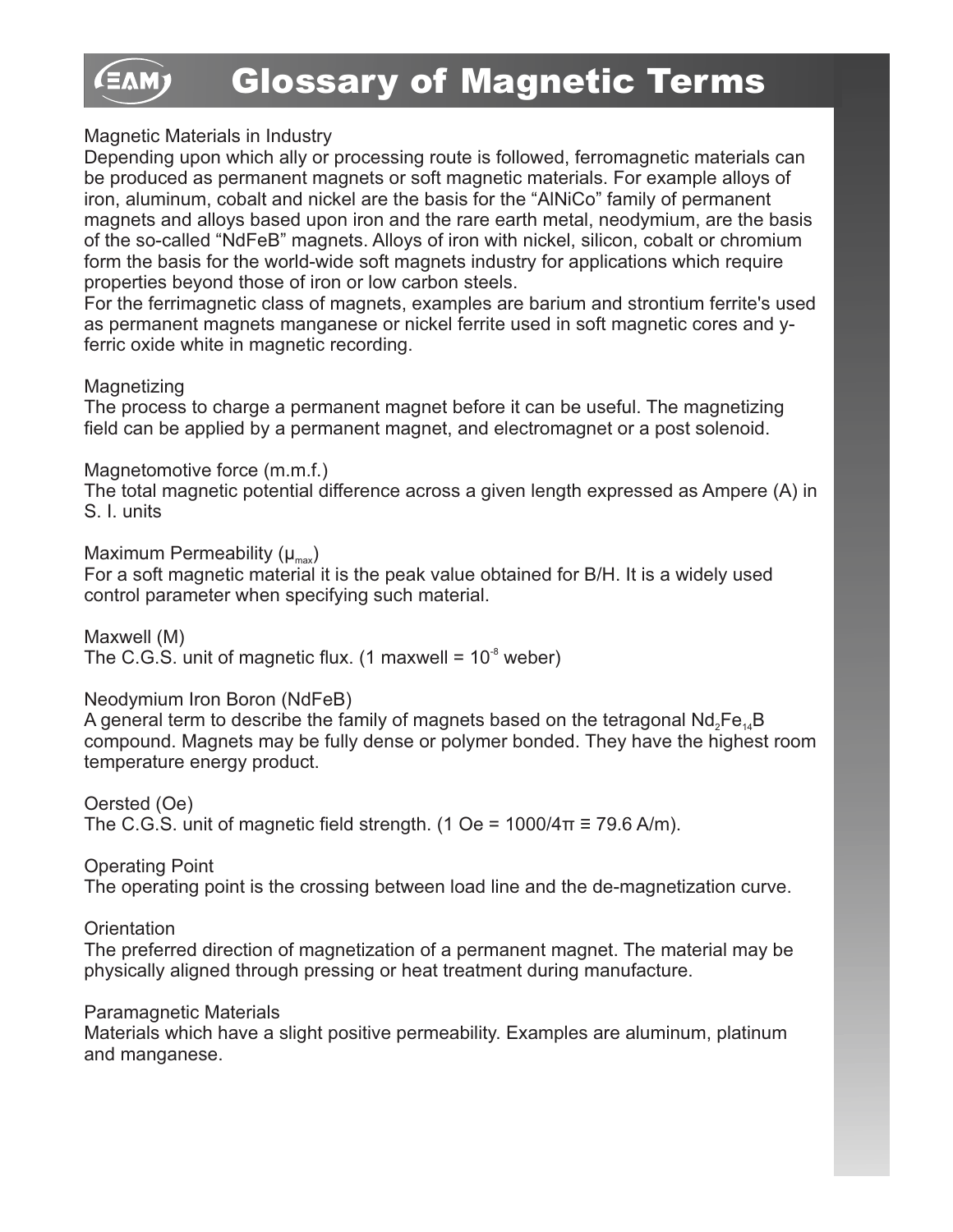### Permanent Magnetic Material

A material which may be relatively easy or hard to magnetize but is very difficult to demagnetize. Permanent magnets are compounds which possess a strong resistance to rotation of the magnetization away from the preferred direction. This may be achieved by crystal anisotropy or by inclusion of the main wall pinning mechanisms.

### Permeability (µ)

The general term to express the relationship between magnetic flux density and applied magnetic field strength, i.e. the instantaneous value of B/H.

Permeability of free space  $(\mu_{\circ})$ 

The defined constant for B/H in a vacuum equivalent to  $4\pi \times 10^{-7}$  H/m.

### Recoil Permeability  $(\mu_{rec})$

The slope of the recoil loop on the hysteresis curve for a permanent magnet material. For hard ferrite and a rare earth materials this value may be constant and close to unity. For alnico materials is likely to be between 1.8 and 6.0.

### **Reluctance**

The resistance of the magnetic circuit to the passage of flux.

Reluctance loss factor

A constant for a given design usually between 1.1 to 1.5.

Remanence

The flux density  $(B, or,)$  which remains in a magnetic material in a closed magnetic circuit after magnetization but with the field removed.

### Remanent Flux Density

The flux density which remains in a magnetic material after magnetization and conditioning for final use.

Reversible Losses

The reversible loss in flux density of a magnet when it is subjected to higher temperatures. Related to the temperature coefficient.

### Samarium Cobalt (SmCo)

Samarium Cobalt is the name given to families of materials based on the SmCo and  $Sm<sub>2</sub>Co<sub>17</sub>$  alloys. They are characterized by their high magnetic strength at elevated temperatures.

### S.I.

The System International unit agreement based on the meter, kilogram andsecond.

### Soft Magnetic Material

A term which describes a magnetic material which is both easy to magnetize and to demagnetize. The intrinsic structure of these materials is such that they are easy to magnetize in all directions.